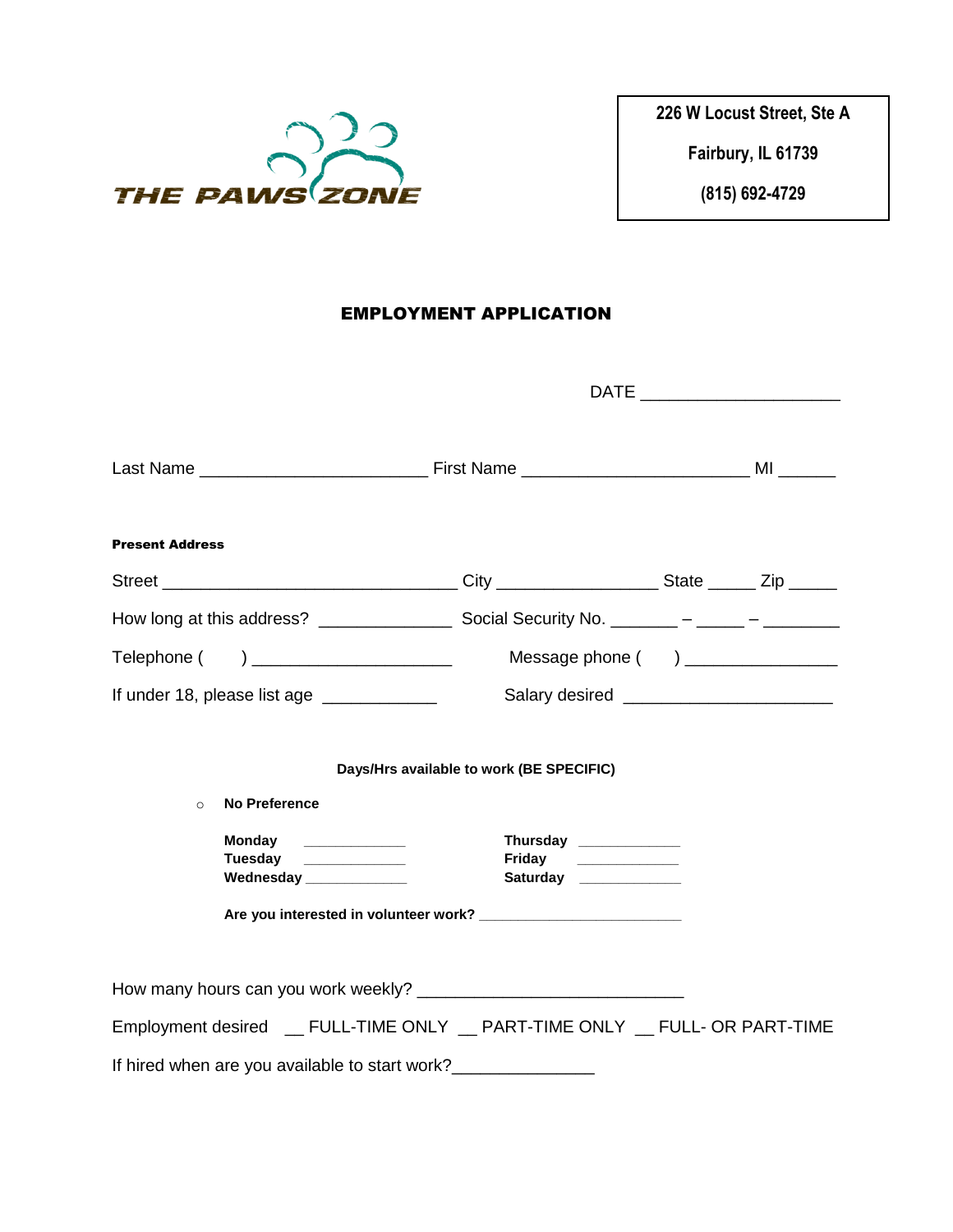| <b>TYPE OF</b><br><b>SCHOOL</b>       | <b>NAME OF</b><br><b>SCHOOL</b> | <b>LOCATION</b> | <b>NUMBER OF YRS</b><br><b>COMPLETED</b> | <b>MAJOR &amp;</b><br><b>DEGREE</b> |
|---------------------------------------|---------------------------------|-----------------|------------------------------------------|-------------------------------------|
| <b>HIGH SCHOOL</b>                    |                                 |                 |                                          |                                     |
| <b>COLLEGE</b>                        |                                 |                 |                                          |                                     |
| <b>BUS. OR TRADE</b><br><b>SCHOOL</b> |                                 |                 |                                          |                                     |
| PROFESSIONAL<br><b>SCHOOL</b>         |                                 |                 |                                          |                                     |

## HAVE YOU EVER BEEN CONVICTED OF A CRIME? \_\_ Yes \_\_ No

If yes, explain number of conviction(s), nature of offense(s) leading to conviction(s), how recently such offense(s) was/were committed, sentence(s) imposed, and type(s) of rehabilitation.

### DO YOU HAVE A DRIVER'S LICENSE? Yes No

What is your means of transportation to work? \_\_\_\_\_\_\_\_\_\_\_\_\_\_\_\_\_\_\_\_\_\_\_\_\_\_\_\_\_\_\_\_\_\_

| Driver's license #<br><b>Expiration date</b><br>State of issue |
|----------------------------------------------------------------|
|----------------------------------------------------------------|

\_\_\_\_\_\_\_\_\_\_\_\_\_\_\_\_\_\_\_\_\_\_\_\_\_\_\_\_\_\_\_\_\_\_\_\_\_\_\_\_\_\_\_\_\_\_\_\_\_\_\_\_\_\_\_\_\_\_\_\_\_\_\_\_\_\_\_\_\_\_\_\_\_\_\_\_ \_\_\_\_\_\_\_\_\_\_\_\_\_\_\_\_\_\_\_\_\_\_\_\_\_\_\_\_\_\_\_\_\_\_\_\_\_\_\_\_\_\_\_\_\_\_\_\_\_\_\_\_\_\_\_\_\_\_\_\_\_\_\_\_\_\_\_\_\_\_\_\_\_\_\_\_

Have you had any accidents during the past three years? How many? \_\_\_\_\_\_\_\_\_\_\_\_\_\_\_

Have you had any moving violations during the past three years? How Many? \_\_\_\_\_\_\_\_\_\_\_\_\_

#### **Please list TWO references other than relatives or previous employers.**

| <b>Name</b>           | <b>Name</b>           |
|-----------------------|-----------------------|
| <b>Position/Title</b> | <b>Position/Title</b> |
| <b>Relationship</b>   | <b>Relationship</b>   |
| <b>Address</b>        | <b>Address</b>        |
| <b>Telephone</b>      | <b>Telephone</b>      |

#### **MILITARY**

| Have you ever been in the Armed Forces      | Yes.         | N0.            |
|---------------------------------------------|--------------|----------------|
| Are you now a member of the National Guard? | Yes          | No             |
| Specialty                                   | Date Entered | Discharge Date |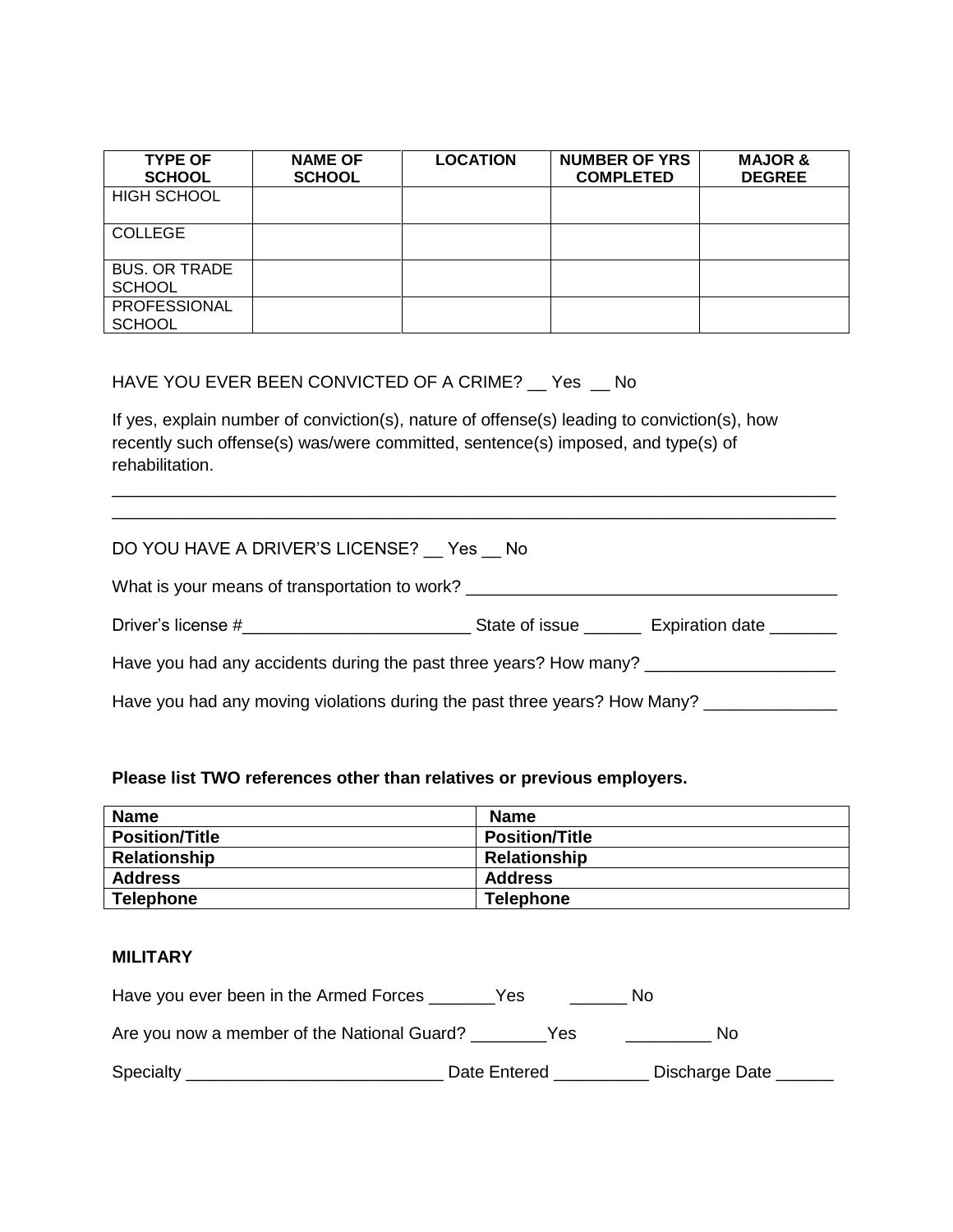**WORK EXPERIENCE** Please list your work experience for the past five years beginning with your most recent job held. **(Attach additional sheets if necessary)**

| List the jobs you held, duties performed, skills used or learned, advancements or promotions<br>while you worked at this company: |  |  |
|-----------------------------------------------------------------------------------------------------------------------------------|--|--|
| Reason for leaving (be specific)                                                                                                  |  |  |
|                                                                                                                                   |  |  |
|                                                                                                                                   |  |  |
|                                                                                                                                   |  |  |
|                                                                                                                                   |  |  |
|                                                                                                                                   |  |  |
|                                                                                                                                   |  |  |
| List the jobs you held, duties performed, skills used or learned, advancements or promotions<br>while you worked at this company: |  |  |
| Reason for leaving (be specific)                                                                                                  |  |  |
|                                                                                                                                   |  |  |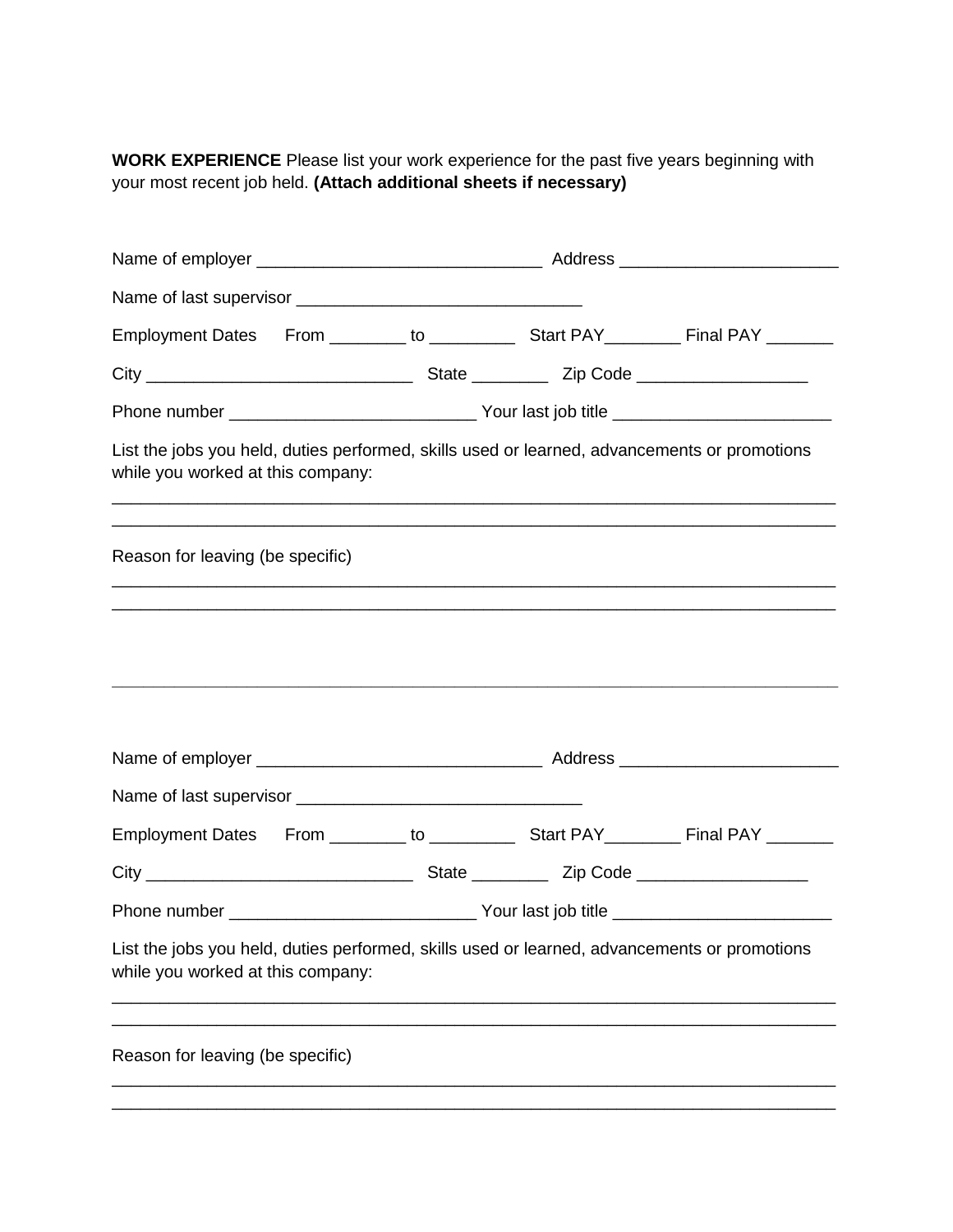| List the jobs you held, duties performed, skills used or learned, advancements or promotions<br>while you worked at this company:                                                                                                                                                        |  |                                                                                  |
|------------------------------------------------------------------------------------------------------------------------------------------------------------------------------------------------------------------------------------------------------------------------------------------|--|----------------------------------------------------------------------------------|
| Reason for leaving (be specific)                                                                                                                                                                                                                                                         |  | ,我们也不能在这里的,我们也不能在这里的,我们也不能不能不能不能不能不能不能不能不能不能不能不能不能不能不能。""我们的是我们的,我们也不能不能不能不能不能不能 |
|                                                                                                                                                                                                                                                                                          |  |                                                                                  |
| An application form sometimes makes it difficult for an individual to adequately summarize a complete background. Use the space<br>below to summarize any additional information necessary to describe your full qualifications for the specific position for which you<br>are applying: |  |                                                                                  |
|                                                                                                                                                                                                                                                                                          |  |                                                                                  |

**May we contact your present employer \_\_\_\_\_\_\_Yes \_\_\_\_\_\_No**

**`**

Did you fill this application out yourself? \_\_\_\_\_Yes \_\_\_\_\_\_No If No, who did? \_\_\_\_\_\_\_\_\_\_\_\_\_\_\_\_\_\_\_\_\_